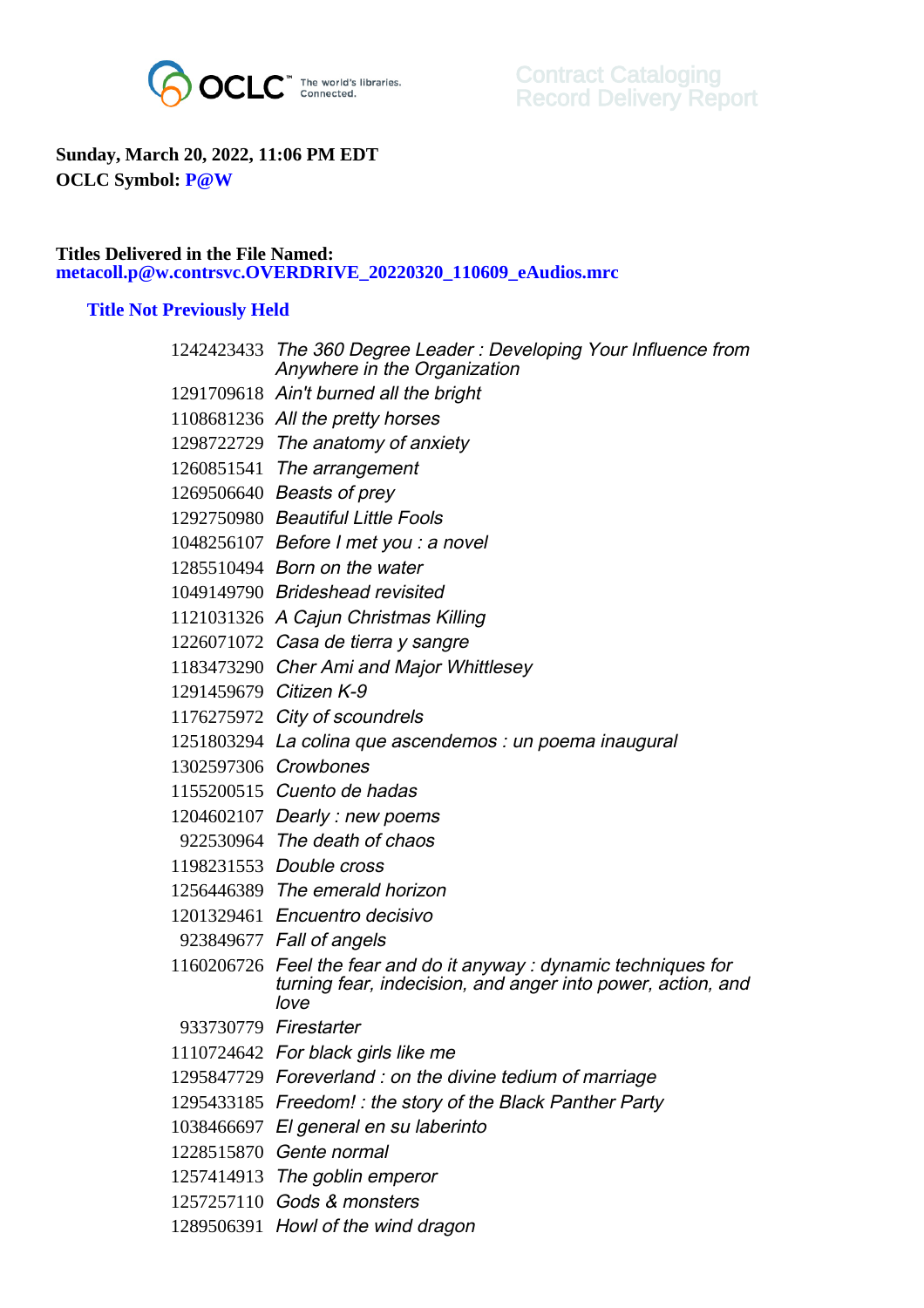I have no mouth & I must scream : and other works I used to be a miserable f\*ck : an everyman's guide to a meaningful life Ill wind Immortal in death It takes one Just pursuit : a black prosecutor's fight for fairness Kulti The Law of Attraction Audio Collection Leaving everything most loved Life in a medieval city Live and let die The long walk The long way to a small, angry planet A lot like adiós : a novel Love in the time of Bertie The man without a face : the unlikely rise of Vladimir Putin Masquerade in Lodi Meet me in the margins : a novel Mercy Mercy Street Mission possible : go create a life that counts Moon witch, spider king Mouth to mouth : a novel Multipliers : how the best leaders make everyone smarter The naked don't fear the water : an underground journey with Afghan refugees Naked in death Notes on a nervous planet Nunca Only a monster The opposite of fate : memories of a writing life The order war Orphan train escape Pegasus descending El plan infinito Power of the fire dragon Power play A radical guide for women with ADHD : embrace neurodiversity, live boldly, and break through barriers Ramón and Julieta Rayuela The road The secret life of bees Seducing the bride : a forbidden older man/ younger woman romance Seducing the stranger The Shaadi set-up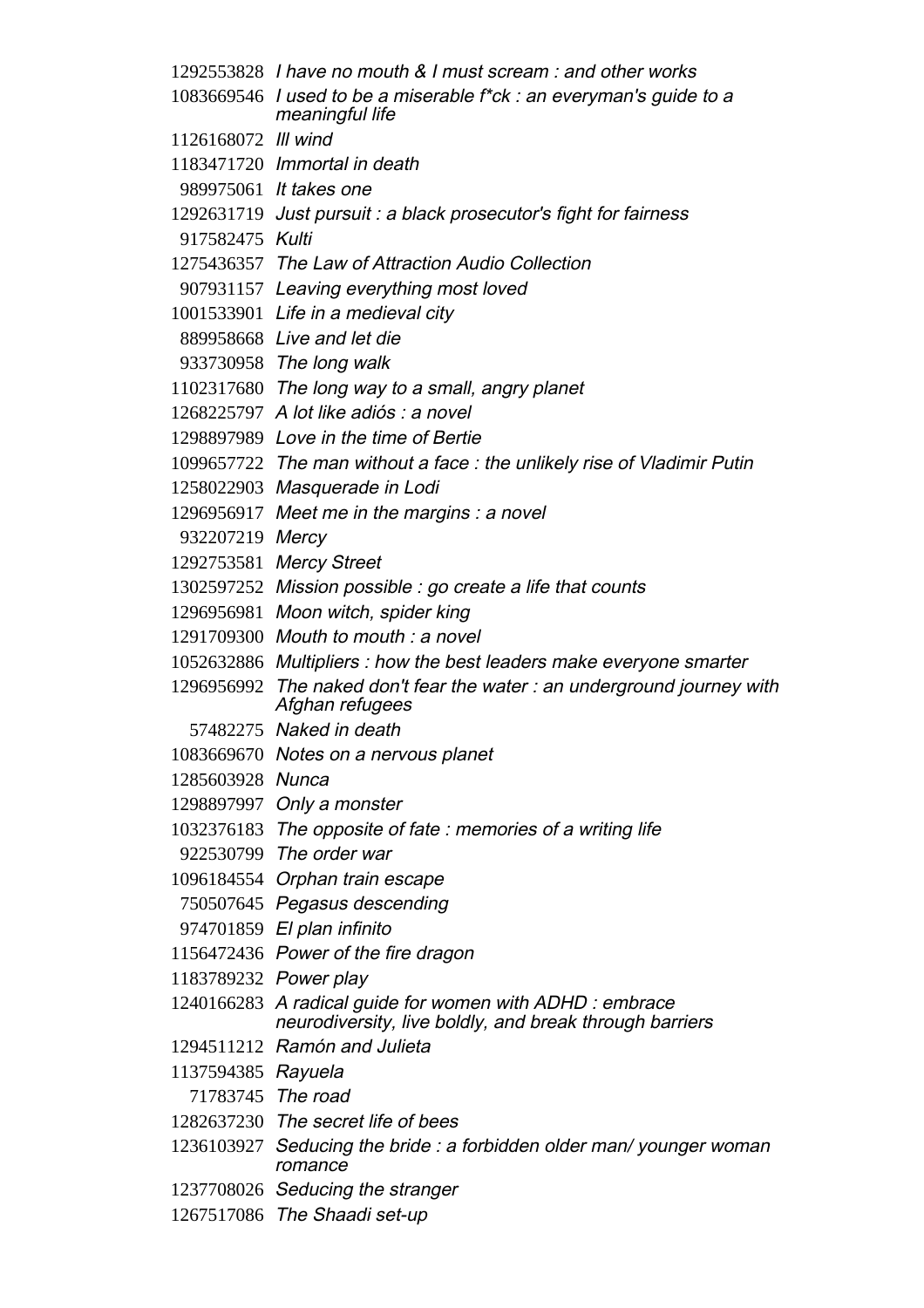- Shit Cassandra saw : stories
- 917582127 Shoot don't shoot : a Brady novel of suspense
- So over you
- Sorcery of thorns
- A taste for poison : eleven deadly molecules and the killers who used them
- Tender is the bite
- This woven kingdom
- Two can play
- Undistracted : capture your purpose, rediscover your joy
- Unlocking the keto code : the revolutionary new science of keto that offers more benefits without deprivation
- Wave of the sea dragon
- What happens in London
- What my bones know : a memoir of healing from complex trauma
- Why trust science?
- Winter solstice
- Witch please
- The year of the witching
- The Zach & Zoe mysteries. Books 3-5
- The Zach & Zoe mystery series. Books 1-2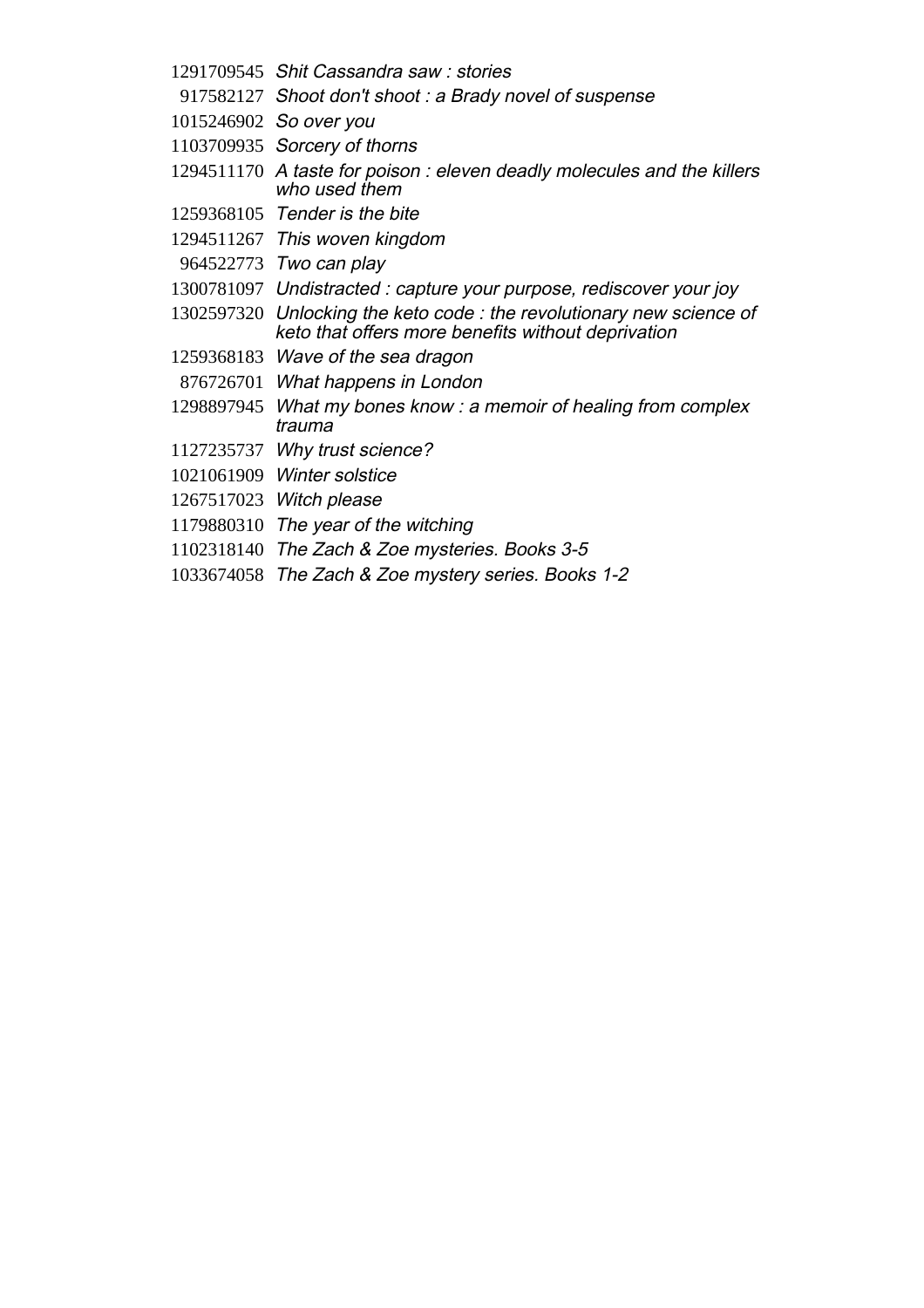**Titles Delivered in the File Named: metacoll.p@w.contrsvc.OVERDRIVE\_20220320\_110609\_eBooks.mrc**

## **Title Not Previously Held**

|                        | 1253439719 Across a field of starlight                                                                    |
|------------------------|-----------------------------------------------------------------------------------------------------------|
|                        | 1000150337 Advice not given : a guide to getting over yourself                                            |
|                        | 891455432 Afrodita : cuentos, recetas y otros afrodisiacos                                                |
|                        | 1252739111 Aftermath : life in the fallout of the Third Reich, 1945-1955                                  |
|                        | 1302597426 All that's left in the world                                                                   |
|                        | 1283847174 Allow me to retort : a black guy's guide to the Constitution                                   |
|                        | 1301392178 Anne of West Philly: a modern graphic retelling of Anne of<br><b>Green Gables</b>              |
|                        | 1060573989 The art show attacks!                                                                          |
|                        | 1294940531 Baby Animals                                                                                   |
|                        | 1006503539 Bajo la piel                                                                                   |
|                        | 1296609165 Beach wedding: a novel                                                                         |
| 1285958089 La bestia   |                                                                                                           |
|                        | $1142964119$ The big freeze                                                                               |
|                        | 1300217873 Big Nate. Beware of low-flying corn muffins                                                    |
|                        | 1285957364 Billy Summers                                                                                  |
|                        | 1301392185 Black ops: the life of a CIA shadow warrior                                                    |
| 1292750351 Blaze       |                                                                                                           |
|                        | 1292356175 The Blood Covenant.                                                                            |
|                        | 959966628 Blood, bullets, and bones : the story of forensic science from<br><b>Sherlock Holmes to DNA</b> |
| 1285170066 Blue Fire.  |                                                                                                           |
|                        | 1255522779 The book of cold cases                                                                         |
|                        | 1285511089 Born on the water                                                                              |
|                        | 1119118818 Brave enough                                                                                   |
| 1242231740 Bugs!       |                                                                                                           |
| 1294513353 Butterflies |                                                                                                           |
|                        | 1268543760 By any other name                                                                              |
|                        | 784992857 Canoeing with the Cree                                                                          |
|                        | 1258041548 Cats!: girlfriends and catfriends                                                              |
|                        | 1268950738 Change sings : a children's anthem                                                             |
|                        | 1285968618 City of Time and Magic                                                                         |
|                        | 1031091533 La ciudad de las mujeres desaparecidas                                                         |
|                        | 1013542335 Classes are CANCELED!                                                                          |
|                        | 1244505006 Cleopatra in space. Book one, Target practice                                                  |
|                        | 869432489 The cold moon: [a Lincoln Rhyme novel]                                                          |
|                        | 1163926946 The cold vanish: seeking the missing in North America's<br>wildlands                           |
|                        | 1242231639 Construction Trucks                                                                            |
| 1220943475 Cool cars   |                                                                                                           |
|                        | 893873760 El coronel no tiene quien le escriba                                                            |
|                        | 1017754453 Cuentos completos 1: (1945-1966)                                                               |
|                        | 1299385887 The damage done: a novel                                                                       |
|                        | 1227866758 Dark things I adore                                                                            |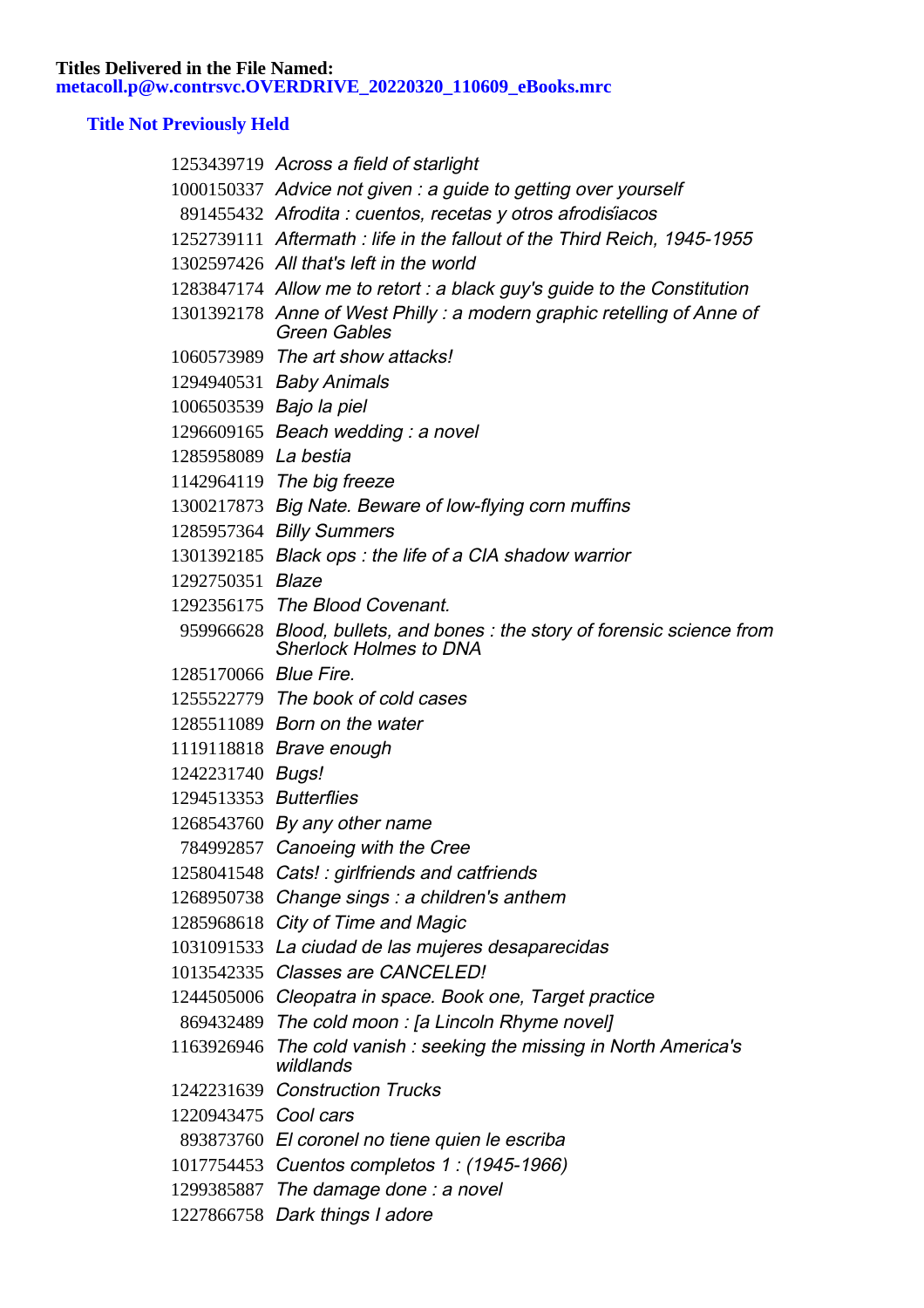The Decagon House murders Yukito Ayatsuji. The defiant The demon tide Dinosaurs Doce cuentos peregrinos 1290678206 El don de una familia = The gift of family Dreams from my father : a story of race and inheritance The Duke and I The emperor's wolves Encanto : the graphic novel Enchanting the heiress The end of Orson Eerie? Extreme animal rumble : 5 books in 1! Falling in love on Willow Creek Farm Animals Fighting Fires Floating in the deep end : how caregivers can see beyond Alzheimer's The football fiasco Fortress of the Stone Dragon Frost friends forever Gardening for everyone : growing vegetables, herbs, and more at home The girl who fell beneath the sea Glory : a novel God bless you Mr. Rosewater : or Pearls before swine Goddess of summer love Good rich people The half-court hero The hall monitors are fired! The Harbor : Engberg, Katrine. Hard pivot : embrace change, find purpose, show up fully The hawk bandits of Tarkoom Heat of the lava dragon Heiresses High fliers The hockey rink hunt The house of cats and gulls How do I un-remember this? : unfortunately true stories How to catch a leprechaun Howl of the wind dragon I am a good friend! I am brave! I am Muhammad Ali I was better last night : a memoir Icing on the snowflake La imagen del amor Impostors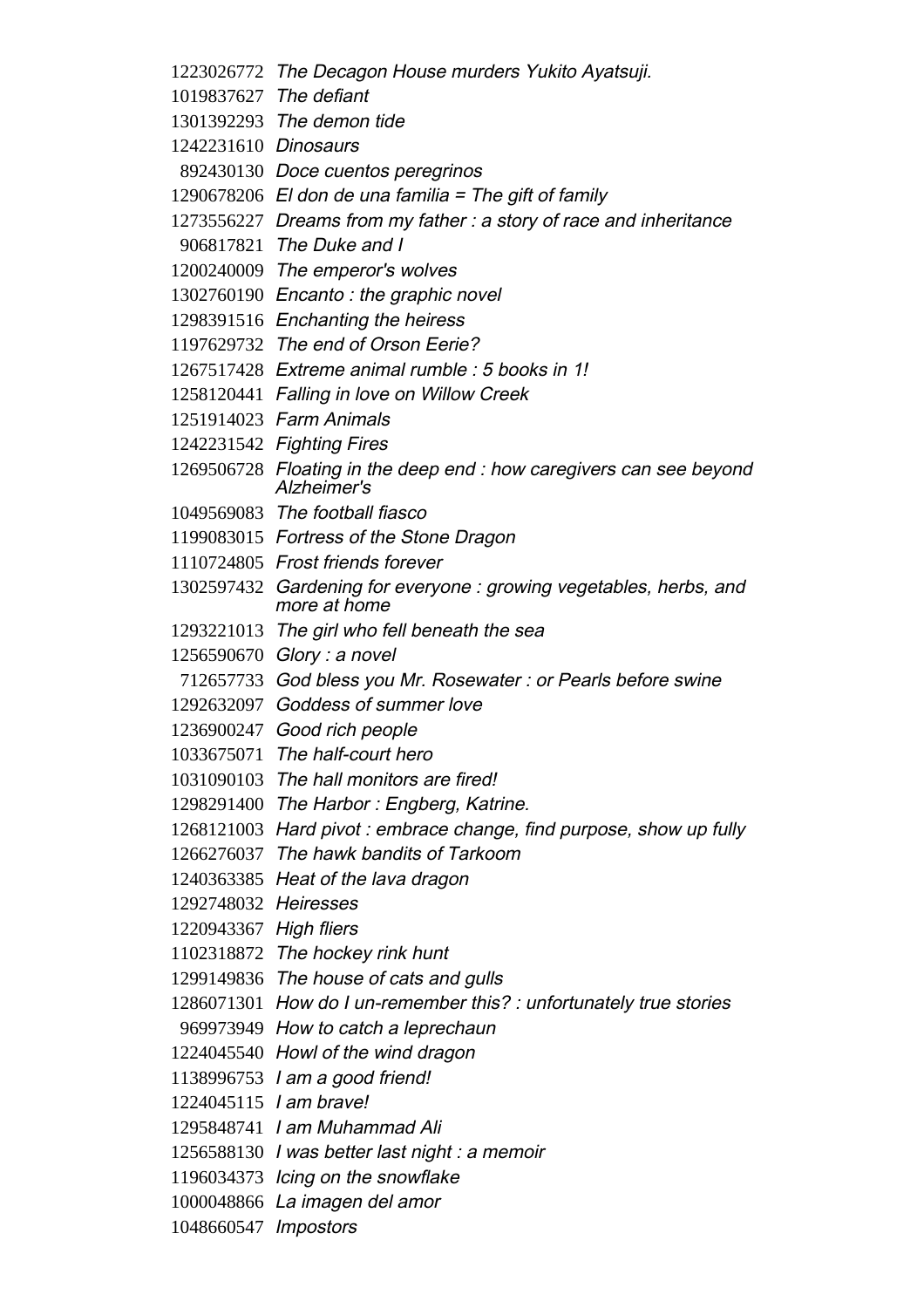The incredibly dead pets of Rex Dexter Index, a history of the : a bookish adventure from Medieval manuscripts to the digital age The infinite plan : a novel The Inn on Mirror Lake Innocent courtesan to adventurer's bride The invitation : a novel Jabari salta Jane darrowfield and the madwoman next door Los jardines perdidos Just pursuit : a black prosecutor's fight for fairness in an unfair system Kamila knows best Keep it together, Keiko Carter Keep the memories, lose the stuff : declutter, downsize, and move forward with your life Killer view Kittens Lakelore The land of the cranes The last suspicious holdout : stories The Last Wife The lightning-struck heart Like a sister 1291886877 Lost in the Valley of Death : a Story of Obsession and Danger in the Himalayas Loveless Lowcountry boomerang : a Liz Talbot Mystery Luces del sur A lullaby for witches Luz en la tormenta Marjorie Morningstar : a novel The matrimonial advertisement Meet a bus driver! Meet a doctor! Meet a firefighter! Meet a librarian! Meet a mail carrier! Meet a nurse! Meet a teacher! Meet me in the margins : a novel Mercy street : a novel Messy roots : a graphic memoir of a Wuhanese American Mighty trains The missing baseball Mission possible : go create a life that counts The most eligible bride in London Muted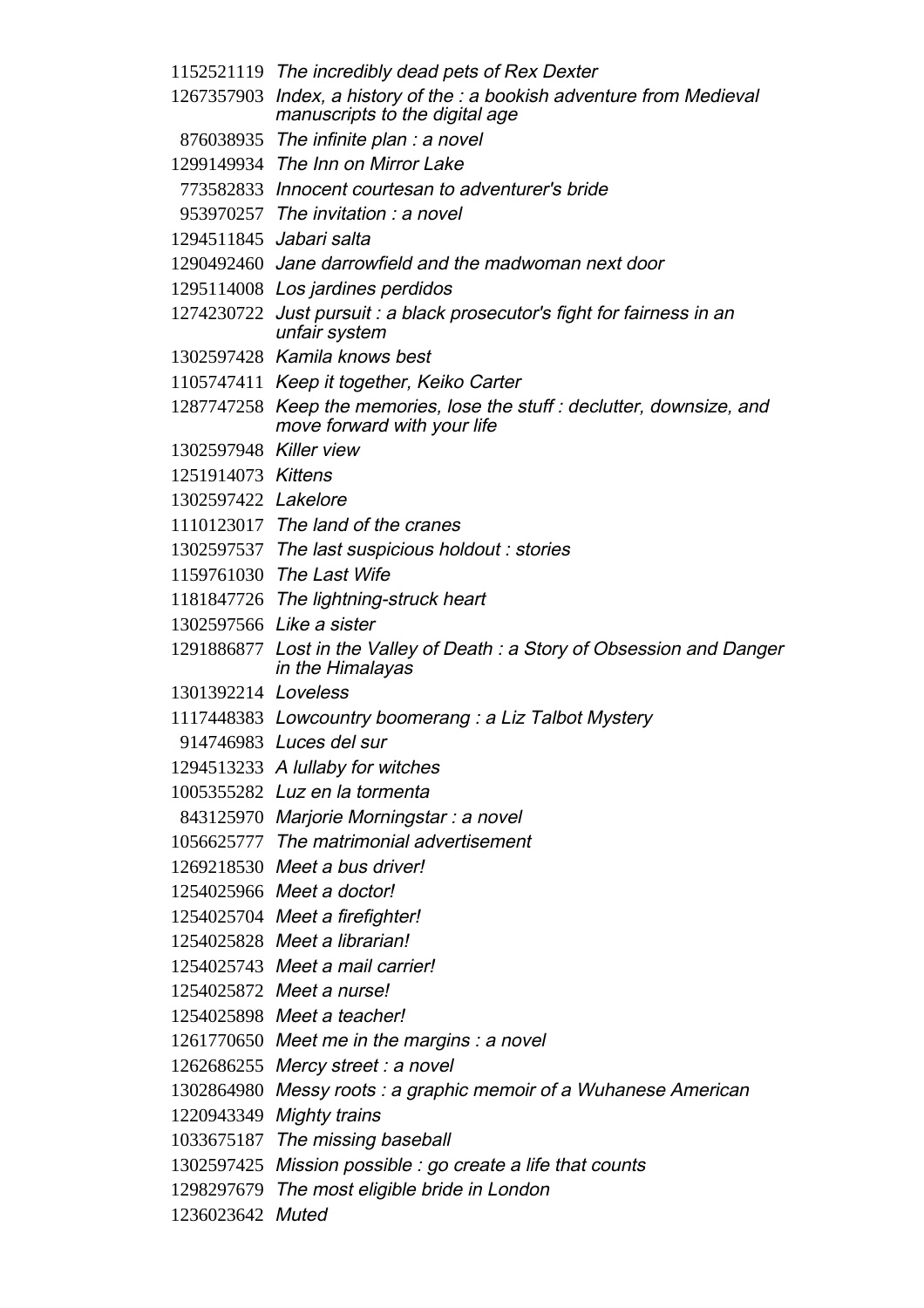My moms love me My name is Asher Lev The naked don't fear the water : an underground journey with Afghan refugees The new cooking school cookbook : fundamentals Not your all-American girl Notes on a nervous planet 988580987 Obsessed : a memoir of my life with OCD Ocean animals On a night of a thousand stars On thin ice On top of glass : stories of a queer girl in figure skating One damn thing after another : memoirs of an attorney general 1301392091 The one true me and you : a novel One Was Lost. Outlaw Country. Outlaw cowboy Pale blue dot : a vision of the human future in space The Paradox Hotel : a novel Pauli Murray The Life of a Pioneering Feminist and Civil Rights Activist. Jennings, Terry Catasus Pets. Plant grow harvest repeat : grow a bounty of vegetables, fruits, and flowers by mastering the art of succession planting Plants we eat Plymouth undercover 1302865153 Pokmon journeys. 2 Polos opuestos PORK BELLY TACOS WITH A SIDE OF ANXIETY;MY JOURNEY THROUGH DEPRESSION, BULIMIA, AND ADDICTION. Project animal rescue Project class president Project go green 1288444592 Project management for parents : engage the family, build teamwork, succeed together Project Middle School Puppies Pure colour : a novel Put out to pasture Radical Longevity : The Powerful Plan to Sharpen Your Brain, Strengthen Your Body, and Reverse the Symptoms of Aging Rainforest Opposites Raising critical thinkers : a parent's guide to growing wise kids in the digital age Ready when you are Reencuentro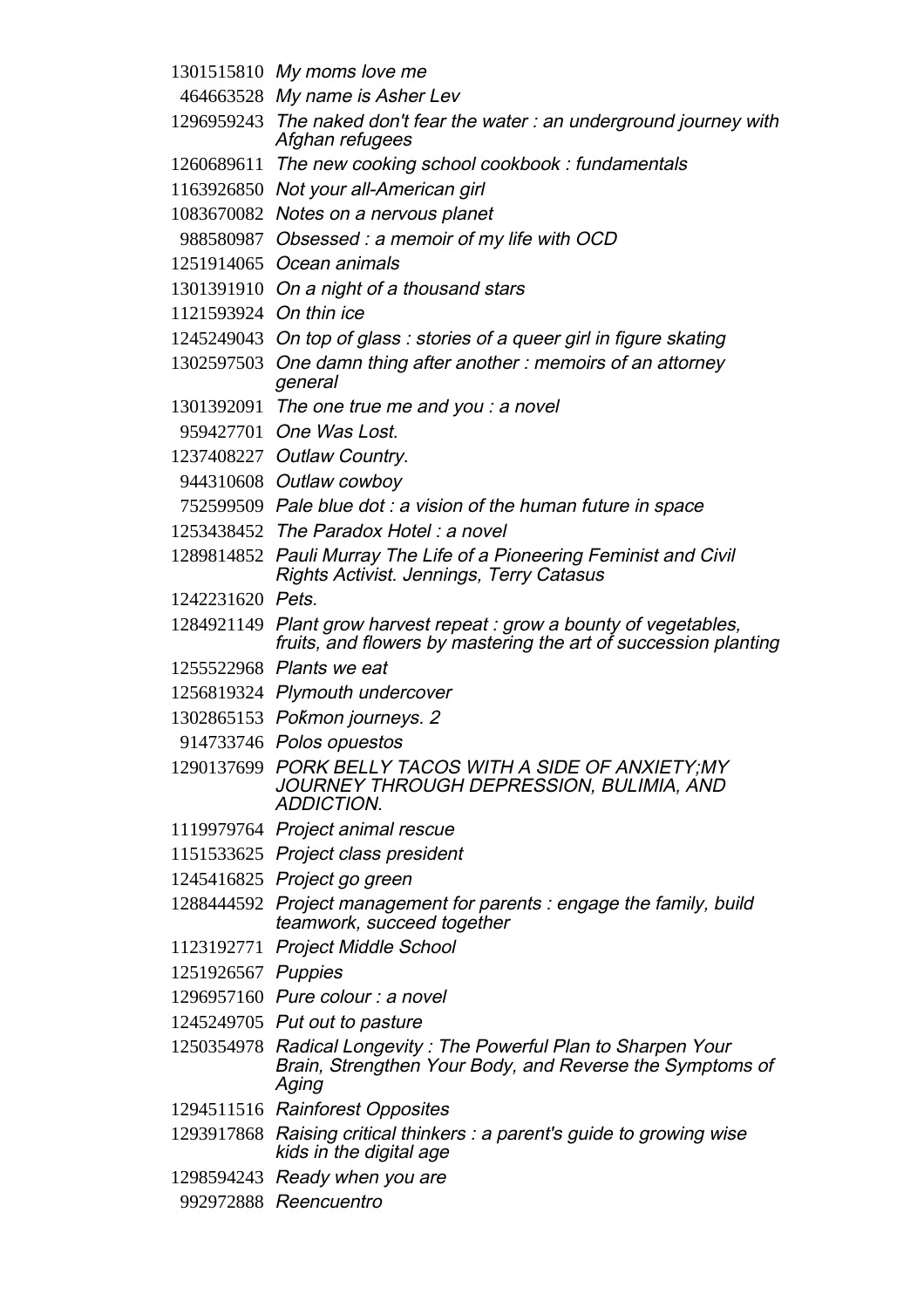Regenerative garden : 60 practical projects for creating a self -sustaining garden ecosystem. The reign of Osiris Rescue vehicles Rescuing Annie Rescuing Wendy A river enchanted : a novel SADIE ON A PLATE. The Saints of Swallow Hill. Seaside manor bed and breakfast Seasons The secret of Glendunny : the haunting Secrets of the sprakkar : Iceland's extraordinary women and how they are changing the world Seeking Fortune Elsewhere : stories The shadow of the gods Shellfish : 50 Seafood Recipes for Shrimp, Crab, Mussels, Clams, Oysters, Scallops, and Lobster Siempre amigos The silhouette solution : 8 great essentials for 96 top-to-toe, ready-to-go outfits Silver girl : a novel Skinnytaste air fryer dinners : 75 healthy recipes for easy weeknight meals Sleep well, my lady Slouching towards Bethlehem Slush puppy love Snow place like home The soccer secret ¡Solo ayuda! : cómo construir un mundo mejor Something good : a novel Spelunking through hell : a visitor's guide to the underworld Squire Stone Super Sharks The surprising power of a good dumpling Sword and shadow This might hurt Tiny space gardening : growing vegetables, fruits, and herbs in small outdoor spaces (with recipes) To boldly grow : finding joy, adventure, and dinner in your own backyard TOBACCO WIVES. True wolf The twelfth card : [a Lincoln Rhyme novel] Ultimate bug rumble Ultimate dinosaur rumble Ultimate jungle rumble Ultimate ocean rumble